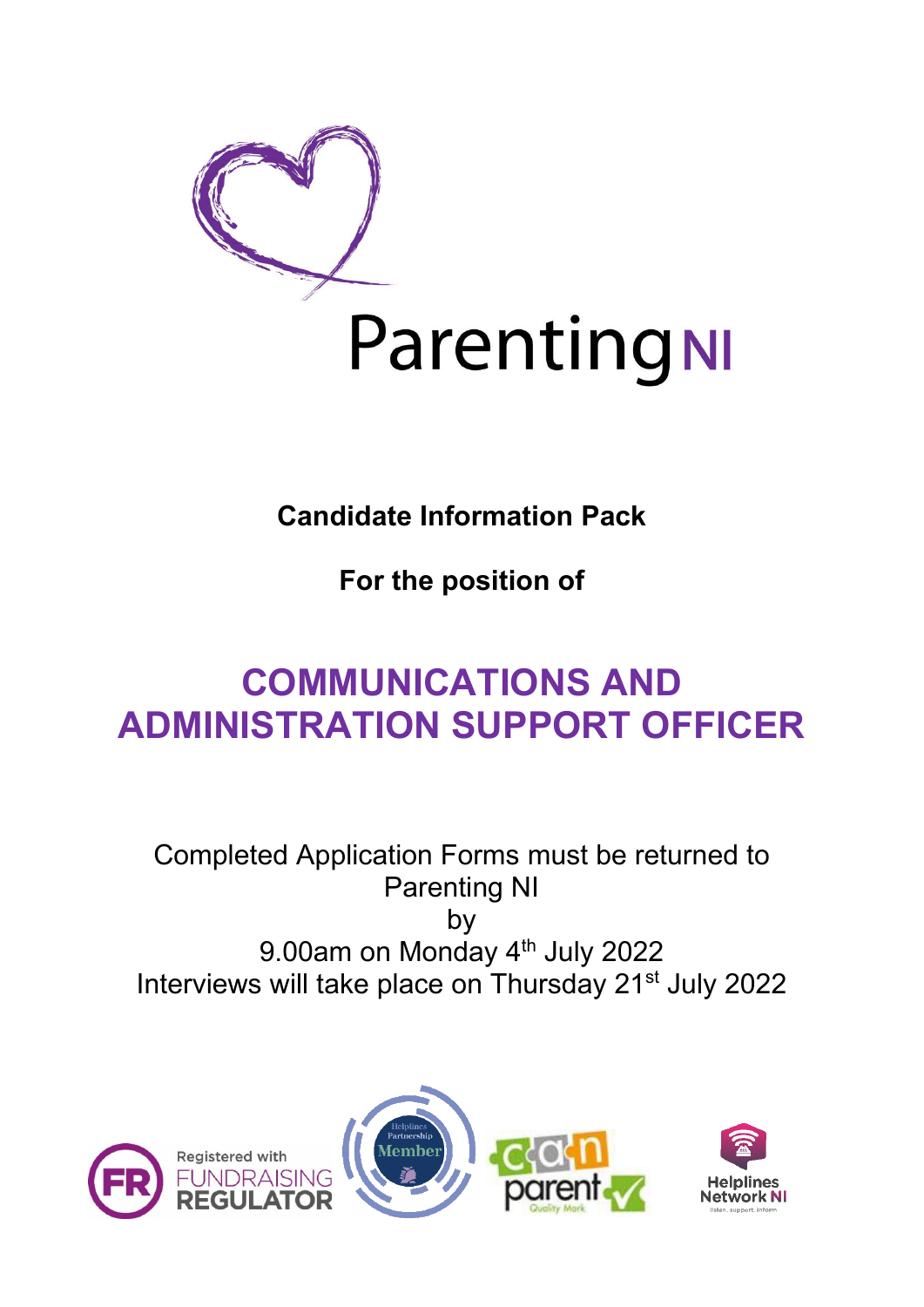## **Foreword from the CEO**

#### Dear Applicant

Thank you for your interest in the post of Communications and Administration Support Officer at Parenting NI. It is an exciting time for the Charity as we develop new services and resources which build on our success to date. We are looking for an positive, friendly and enthusiastic person, who will passionately promote our vision and mission.

Following a Covid Employment and Skills Initiative award from the Rank Foundation, we are delighted to be able to recruit for the position.

The Communications and Administration Support Officer post, funded for 3 years, will primarily provide communications and administrative support to the Income Generation and Operations team. The role will be varied, offering both routine and one-off tasks. On occasion, the post holder will also be required to provide administrative support to the wider Parenting NI team.

The successful candidate will be offered a personal development training plan throughout their employment in communications/marketing and general administration tasks. You will gain a diversity of skills, knowledge and experience working across communications, business development, training, digital marketing and general administration, enabling you to learn and develop solid experience in each area as you progress through the 3-year contract.

If you share our passion to improve the outcomes for our children and young people through supporting their parents all across Northern Ireland, we welcome you to apply for this position.

Yours sincerely

Charlene Brooks **CEO**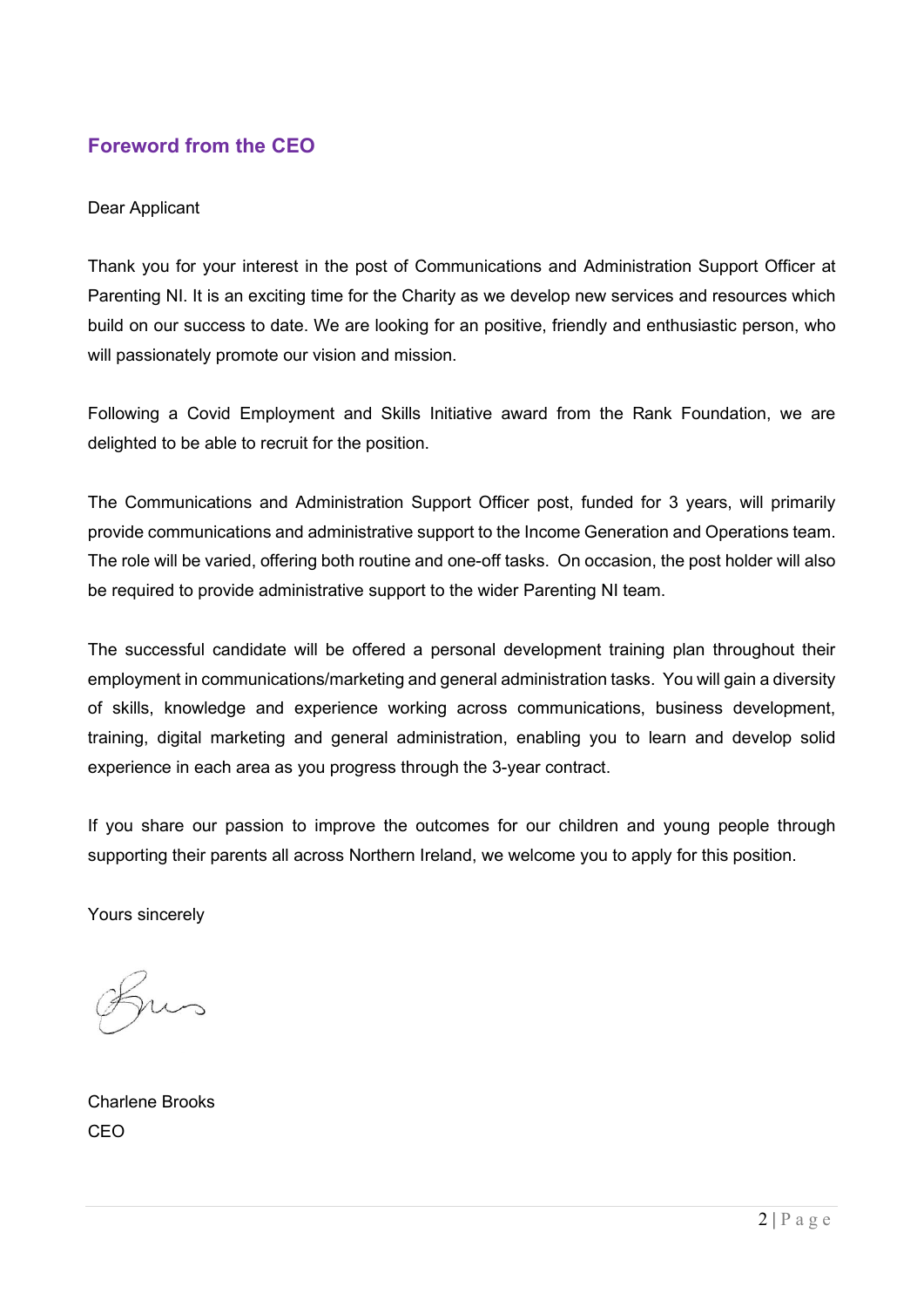### **PARENTING NI BACKGROUND**

Parenting NI has been supporting parents across Northern Ireland since 1979, helping them to thrive and improve outcomes for children and young people. As the leading parenting support charity our focus is on prevention and early intervention to improve outcomes for children and young people by supporting their parents. Parenting NI works in partnership with statutory, voluntary and community groups to ensure that parents are able to access the range of support they need to optimise the outcomes for their children. By working collaboratively, organisations can co-ordinate their expertise and deliver services efficiently, thereby improving the chances of better outcomes for children, young people and families. Parenting NI provides a wide range of user-informed services. We greatly value the feedback and input of parents in all of the services that we provide. As parenting changes, it is essential that the support offered to parents adapts to new challenges and that Parenting NI remains at the forefront of evidence based and evidence informed parenting support practices. Parents are both our clients, and our most important stakeholders. While we value the fantastic relationships we have built with government departments, other charitable organisations and civil society, it is essential that our forward direction is determined by what parents want.

**OUR VISION** of the future is one where parenting is highly valued.

**OUR VALUES** Through our values, we reflect an organisation that can be relied upon in all respects, and one we can be proud to work for. These values help build our common culture and guide us in all our decisions

**OUR MISSION** is that Parenting NI can provide a range of accessible services and support to meet the needs of those in a parenting role

#### **OUR VALUES**

**P**rofessional We will work together as a team to apply principles of excellence, compassion, communication and accountability, and by working together with other professionals aim to achieve optimal support for parents **Accessible** We will strive to deliver responsive and accessible parenting support and services across the region **Respectful** We will show consideration for one another and recognise and respect each other's differences **E**quality We will ensure all parents have an equal right to access our support and services. **Needs Led Every parent has the right to a voice. We will listen to what parents need and develop** services to meet those needs. **T**rustworthy We will be open and honest in everything we do.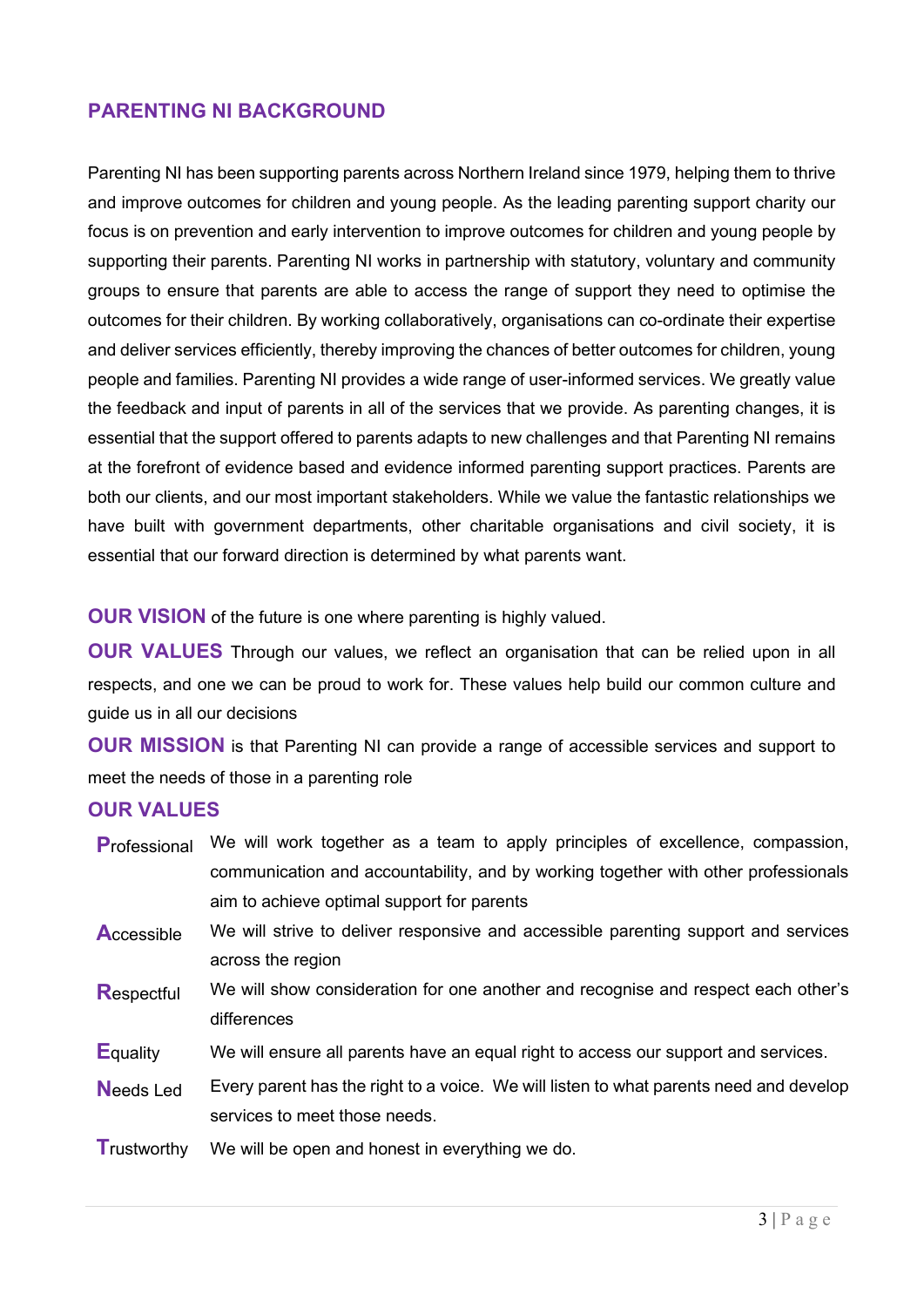## **OUR CORE SERVICES**

The key purpose of the charity is to empower parents. This is the underpinning principle of the support given through the charities services:

#### **Parenting and Family Support**

- Programmes, Courses and workshops for parents
- Dads Project supporting separated dads across Northern Ireland
- Employee Wellbeing supporting parents in the workplace
- Family Support Home Visiting Southern and Belfast Trusts

#### **Help and Information**

- Information and Support Line
- Web Chat
- Parenting NI App
- Podcasts on Apple Podcasts and Podbean
- Online resources including Parent Guides and Top Tips
- Parenting Week Celebrating the important role parents play in children's lives.

#### **Training for Practitioners**

- A range of training to enhance the knowledge and skills of those working with parents and families
- Accredited training OCN Level 4 Certificate in Working with Parents.
- Train the Trainer Courses

#### **Parents Voice**

- Giving parents the opportunity to have their say on issues important to them and their family online or in groups to influence government policy, planning and service delivery.
- Carrying out research with parents to understand the realities of parenting in Northern Ireland and using the findings result to advocate for parents.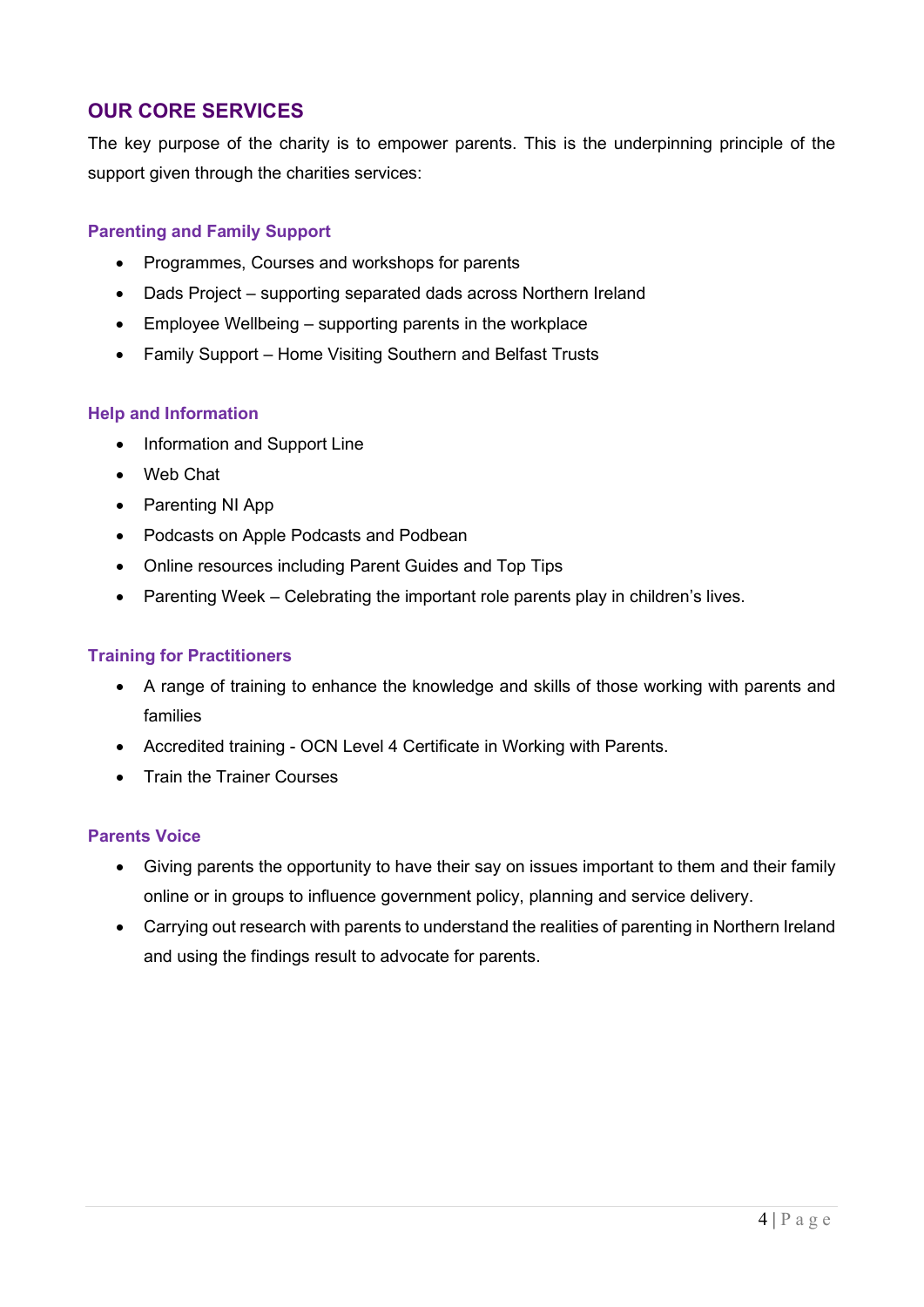#### **TOTAL REWARD STATEMENT**

Parenting NI are committed to valuing our fantastic staff – ensuring that they continue to develop and feel fulfilled. By doing so, we can ensure that we provide support that is timely and effective, as well as retaining talented individuals who are dedicated to improving outcomes for children and parents alike.

Parenting NI values our employees and provides an enhanced package of employee wellbeing support which includes:

- Sector competitive salaries
- Enhanced paid annual leave
- Clear policies and procedures
- Mileage allowance at the HMRC rate
- Salary sacrifice for pension, childcare and charitable giving
- 5% contributory pension scheme
- Enhanced sick, maternity, paternity and adoption pay
- Annual increments to top of scale and cost of living increase (pending Board approval)
- Time Off in Lieu in compensation of additional hours worked
- Structured Annual Performance Reviews
- Occupational Health
- Individual support through regular supervision
- Team building and staff team days
- Comprehensive induction programme
- Organisation wide training and development opportunities
- External training and development opportunities linked to role, strategic plan, individual requests and competencies
- Membership of role related organisations
- Celebration of Individual and Team success
- Kingsbridge Private Hospital Diamond Club member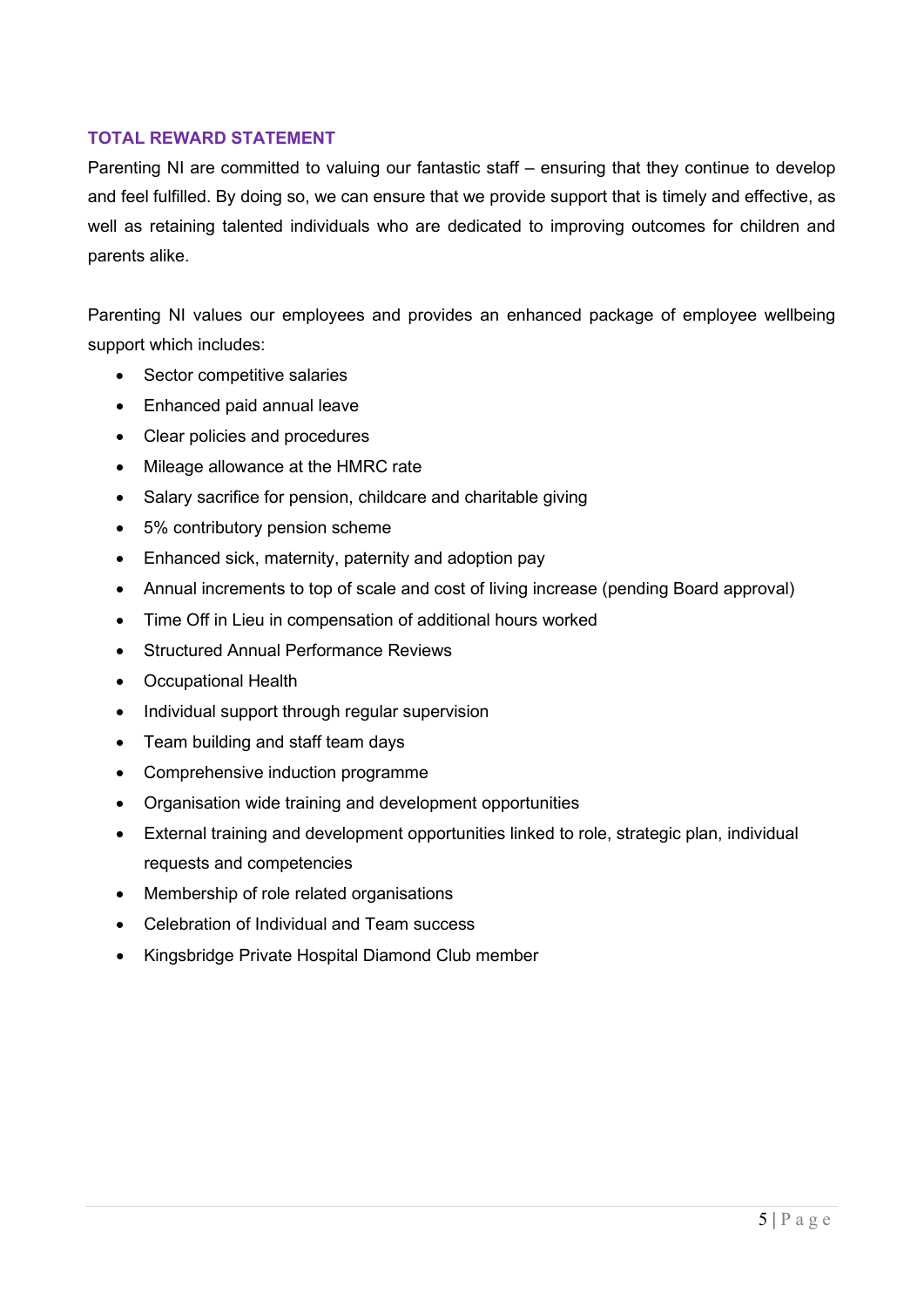# **ORGANISATION CHART**

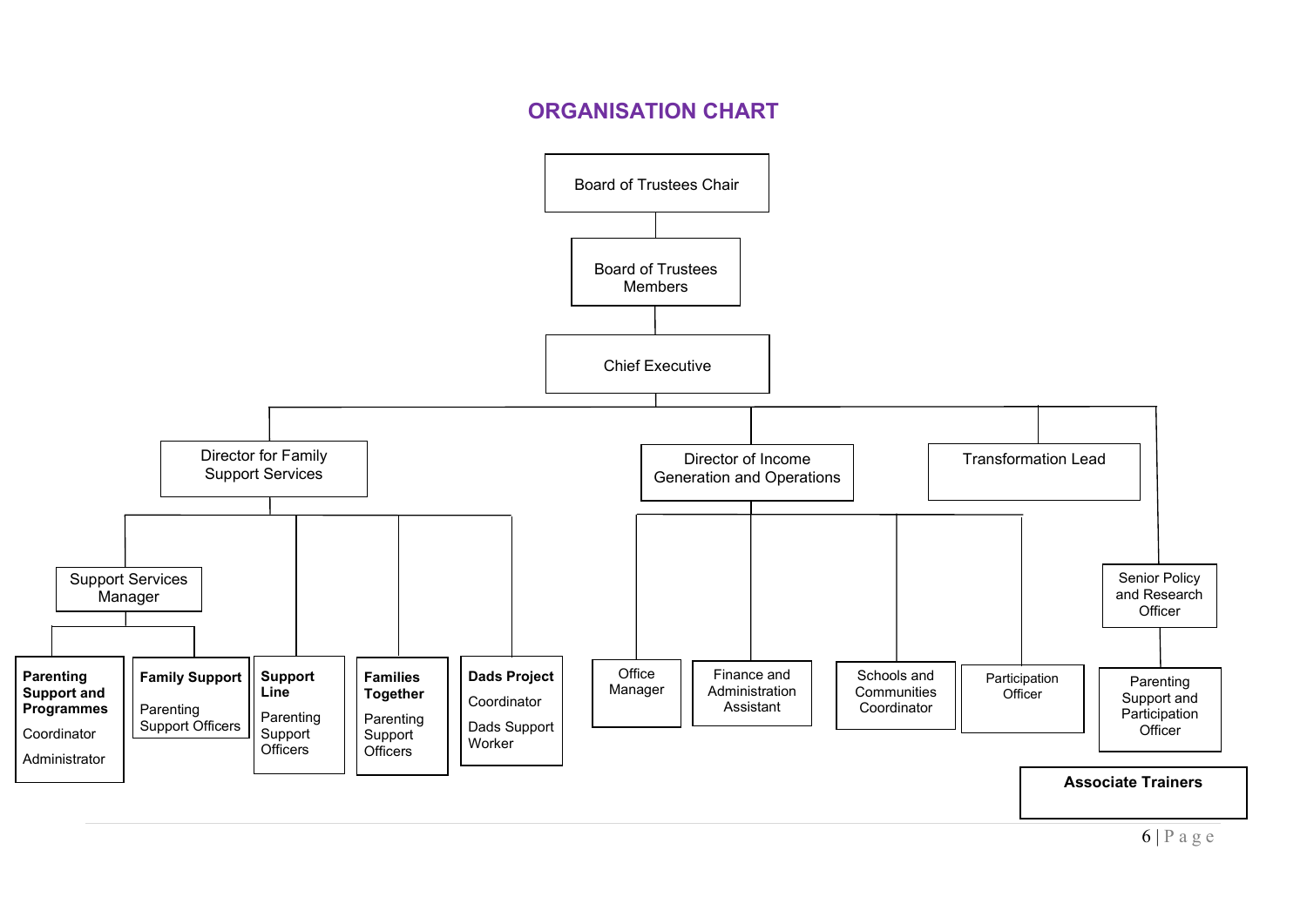



# JOB DESCRIPTION

| <b>Job Title</b>      | <b>Communications and Administration Support Officer</b>                                                                                               |
|-----------------------|--------------------------------------------------------------------------------------------------------------------------------------------------------|
| <b>Reporting to</b>   | The Office Manager                                                                                                                                     |
| <b>Responsible to</b> | The Board of Trustees through the Director of Income Generation and<br>Operations                                                                      |
| <b>Location</b>       | Hybrid – Between home and our Belfast Head Office – Parenting NI,<br>First Floor, Unit 3, Hawthorn Office Park, 39a Stockman's Way, Belfast,<br>BT97ET |
| <b>Hours</b>          | 35 hours per week (Monday to Thursday 9am - 4.30pm and Friday 9am<br>to 2pm)                                                                           |
| <b>Salary</b>         | NJC Scale 4 scp 7, £19,346.60 per annum, (£10.63 per hour)                                                                                             |
| <b>Pension</b>        | 5% Employer contribution                                                                                                                               |
| <b>Holiday</b>        | 22 flexible days per annum plus 19 fixed days when the office is closed<br>which includes statutory and customary holidays (pro rata)                  |
| <b>Duration</b>       | 3-year fixed term contract, with possibility of an extension should<br>funding permit (6-month probation period)                                       |

#### **Key Purpose of Post**

The Communications and Administration Support Officer will primarily provide communications and administrative support to the Income Generation and Operations team, working as directed by the Director and Officer Manager. The role will be varied, offering both routine and one-off tasks. On occasion, the post holder will also be required to provide administrative support to the wider Parenting NI team including Family Support Services.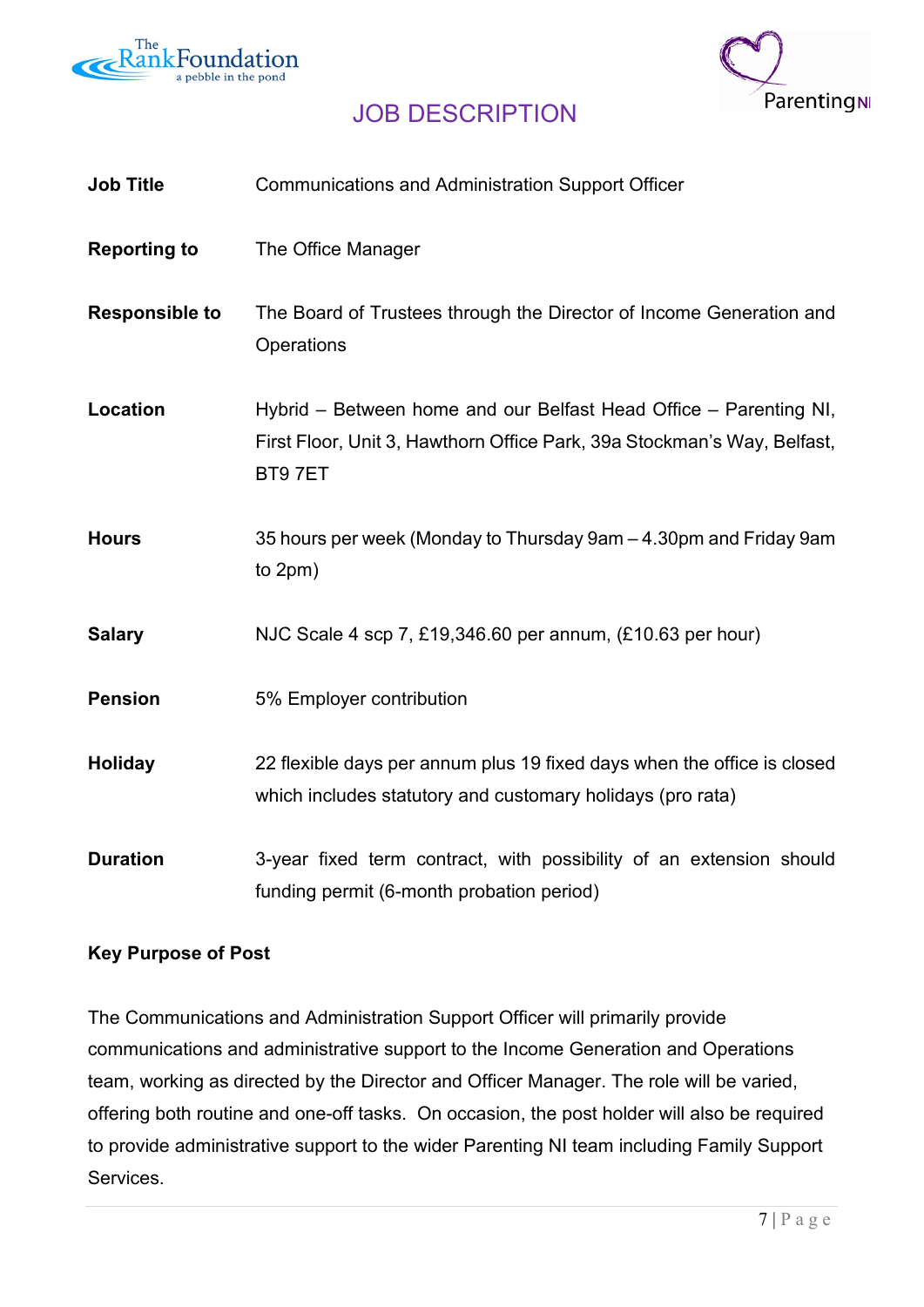## **Key Activities:**

- Provide communications support to the team including accessing, responding to enquiries on, and occasionally updating social media channels (Facebook, Twitter, Instagram and Linkedin) and the Parenting NI website and Parenting Family online portal
- Provide admin support to team including; administering bookings, setting up Zoom/Eventbrite links, creating survey using Survey Monkey and creating promotional resources and reports using Canva and Microsoft PowerPoint (training will be provided)
- Reception duties, such as meet and greet and receiving mail
- Managing the info@parentingni.org email inbox
- Manage Training Room bookings, setting up and providing tea and coffee for meetings as required
- Minute taking
- Supporting Office Manager with recruitment, selection and HR records
- Supporting Office Manager with all stages of the volunteer cycle
- Supporting Office Manager to ensure all PCs and laptops have up to date software including anti-virus checks in place and acting as first point of contact for staff to log IT issues and provide support where possible to resolve the issue
- Maintain efficient, accurate and confidential records, including data collection for evaluation purposes and reports
- Any other administrative duties that may arise from time to time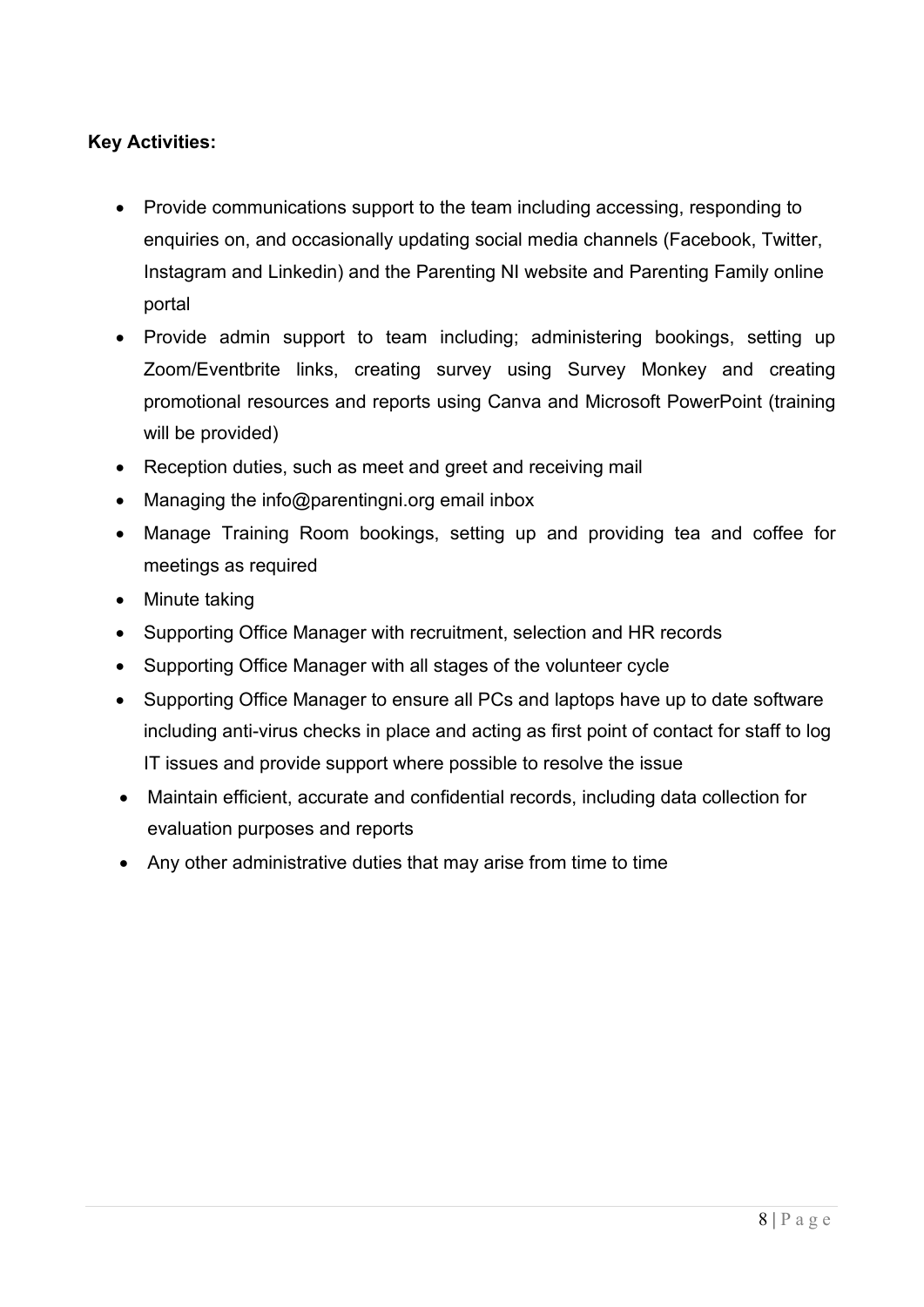# PERSONNEL SPECIFICATION

# Team Administrator (Income Generation)

|                      |           | <b>ESSENTIAL</b>                                                                   |           | <b>DESIRABLE</b>          |
|----------------------|-----------|------------------------------------------------------------------------------------|-----------|---------------------------|
|                      | $\bullet$ | Level 2 qualifications – at least 3 GCSEs grades $A^*$ - C or equivalent including | $\bullet$ | Level 2 IT qualification  |
| <b>Qualification</b> |           | English Language and Maths                                                         |           |                           |
|                      | $\bullet$ | Demonstrable high proficiency in the use of Microsoft Office applications (Word,   | $\bullet$ | <b>Experience working</b> |
| <b>Experience</b>    |           | Excel, Access, PowerPoint, Outlook)                                                |           | within an HR              |
|                      | $\bullet$ | Proven experience (in a personal or professional capacity) of using a range of     |           | department                |
|                      |           | social media channels                                                              |           |                           |
|                      | $\bullet$ | Ability to produce reports in a range of formats                                   |           |                           |
| <b>Abilities</b>     |           | Excellent telephone manner                                                         |           |                           |
|                      |           | <b>Excellent communication skills</b>                                              |           |                           |
|                      |           | Ability to accurately relay information between colleagues and management          |           |                           |
|                      |           | Good time management skills                                                        |           |                           |
|                      |           | Strong attention to detail                                                         |           |                           |
|                      |           | Willingness to undertake further training                                          |           |                           |
|                      | $\bullet$ | Knowledge of the importance of excellent customer service                          | $\bullet$ | Understanding of          |
| Knowledge            | $\bullet$ | Knowledge of the importance of working as part of a team                           |           | voluntary, community,     |
|                      |           |                                                                                    |           | private and corporate     |
|                      |           |                                                                                    |           | sectors                   |